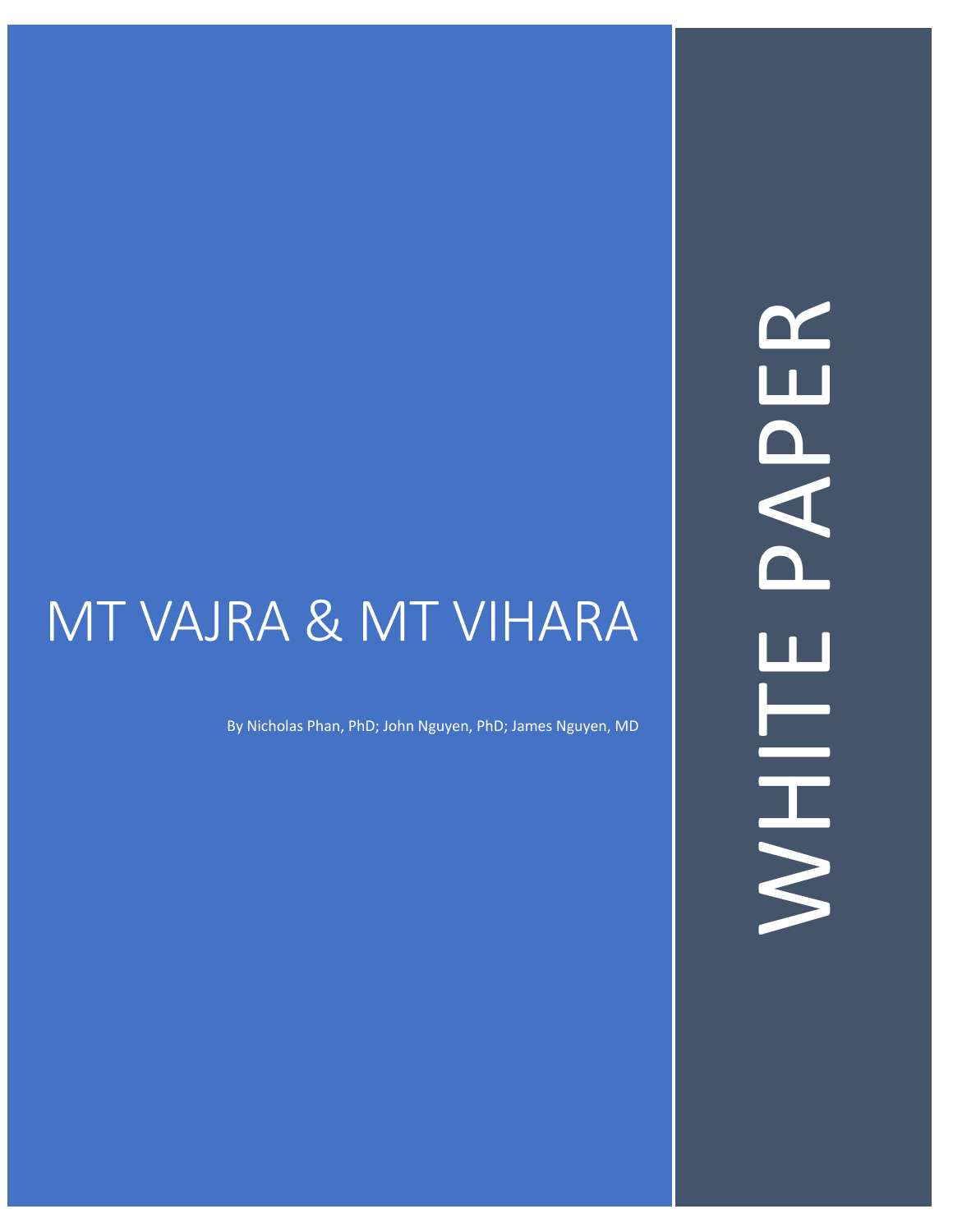

## *Introduction:*

Avocado is the world healthiest food. Avocado has nutrients such fatty acids, fibers, and vitamins. Avocado has the positive effects on cholesterol, blood pressure, liver, as well as prevention of infection which is a great interest in our research.

Mettitech group together with Global Pharm Distribution were able to isolate 300 different types of poly/monounsaturated fatty acids from avocado and study their effects (**Patent No.: US 10,888,105 B2**). Pathogen's capsid stability is based on an oligomerization process of "scaffolding proteins". Our study shows our "food supplemental" product**,** will destabilize pathogen capsid. Communicable diseases are commonly spread via respiratory droplets which can remain suspended in the air, travel long distances, and survive for long period on the surface. We share the same prevention protocol with the CDC which means our products will "prevent droplet of an infected person from infecting another person

## *Abstract:*

Doctors and healthcare professionals view avocadoes as one of the world's healthiest foods. Avocadoes are rich in vitamins and minerals. They are a source of healthy fats such as Omega 3 and 6 fatty acids. Avocadoes also contain nutrients such as riboflavin, niacin, folate, magnesium, and potassium. They also contain vitamins C, E, and K.

As for its chemical composition, avocadoes show a high degree of fatty content. Here is a breakdown of avocadoes' chemistry:

- 71% monosaturated fatty acids
- 13% polyunsaturated fatty acids
- 16% saturated fatty acids
- A Significant presence of sitosterol

Specifically, research has shown that sitosterol is one chemical compound that promotes healthy cholesterol (HDL).

The known positive effects of avocado consumption on cardiovascular health have caught the attention of MettiTech and Global Pharm. Their research and development (R&D) departments have focused on the purported benefits of avocadoes' fatty acids in combating the capsid content in bacteria and viruses. Multiple studies have pointed out that viral capsid is an oligomerization process where its assembly requires "scaffolding proteins" resulting in a stable coat structure.

Research efforts have focused on the capsid content of the HIV, Dengue, and original SARS viruses. However, this research has not yet extended to the current SARS-COV2 virus, the cause of COVID19. As COVID case numbers reach the hundreds of millions,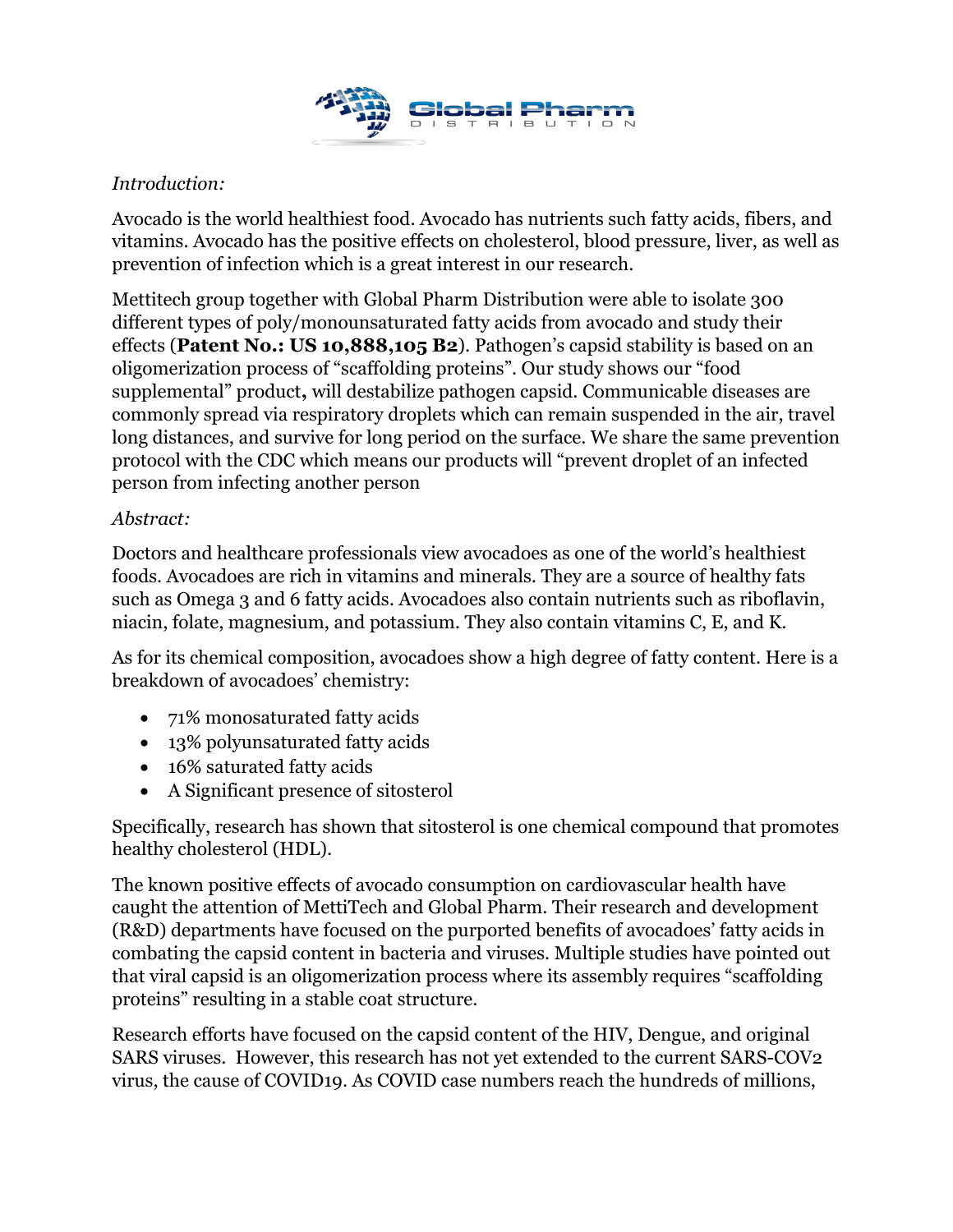

along with numerous variants, research has intensified on the SARS virus's capsid content.

Mettitech and Global Pharm's R&D first discovered the link between fatty acids in avocadoes and their effect on viral capsid over two years ago. Subsequently, these enterprises patented their discovery **(US patent no. US 10,888,105 B2),** leading to the commercialization of two products: MT VAJRA (oral intake) and MT VIHARA (aerosol).

Given COVID19's type of aerial transmissibility, COVID19 is significantly contagious. Moreover, the Centers for Disease Control's (CDC) COVID19 guidelines indicate that respiratory droplet remains suspended in the air and can travel up to six feet. Additionally, the virus itself can survive on clothing and surfaces for up to 48 hours.

Fortunately, both MT VAJRA and MT VIHARA help combat the SARS-COV2's capsid content utilizing its avocado-based therapy. The treatment aims to inhibit the viral capsid, thereby reducing the likelihood of infection and severe illness. MT VAJRA and MT VIHARA are 100% organic and can be a natural alternative to various types of viral treatments.

Specifically, MT VAJRA consists of enzymes (cellulase, amylase, protease, lipase, pectinase, xylase, beta-gluconae, mannase, phytase), mineral salts, organic acids, molasses, and water. This composition makes MT VAJRA completely devoid of artificial chemical components.

As for MT VIHARA, it contains a similar compound: enzymes (tyrosinase, cellulase, amylase, protease, lipase, pectinase, xylase, beta-gluconae, mannase, phytase), mineral salts, organic acids, molasses, and water. Likewise, MT VIHARA does not contain any artificial compounds. This characteristic makes it safe for virtually anyone to take.

## *Conclusion:*

Utilizing the link between avocado extracts fatty acids and their effect on viral capsid, an organic extract can reduce the spread of infection and become an effective nutraceutical means to combat current and future pathogens. Thus far, both products have been successful in over 22 countries. Hopefully, more countries will authorize MT VAJRA and MT VIHARA's distribution. Given preliminary results on its effectiveness, there is a great chance that both products will soon become available in various countries around the world.

*References:*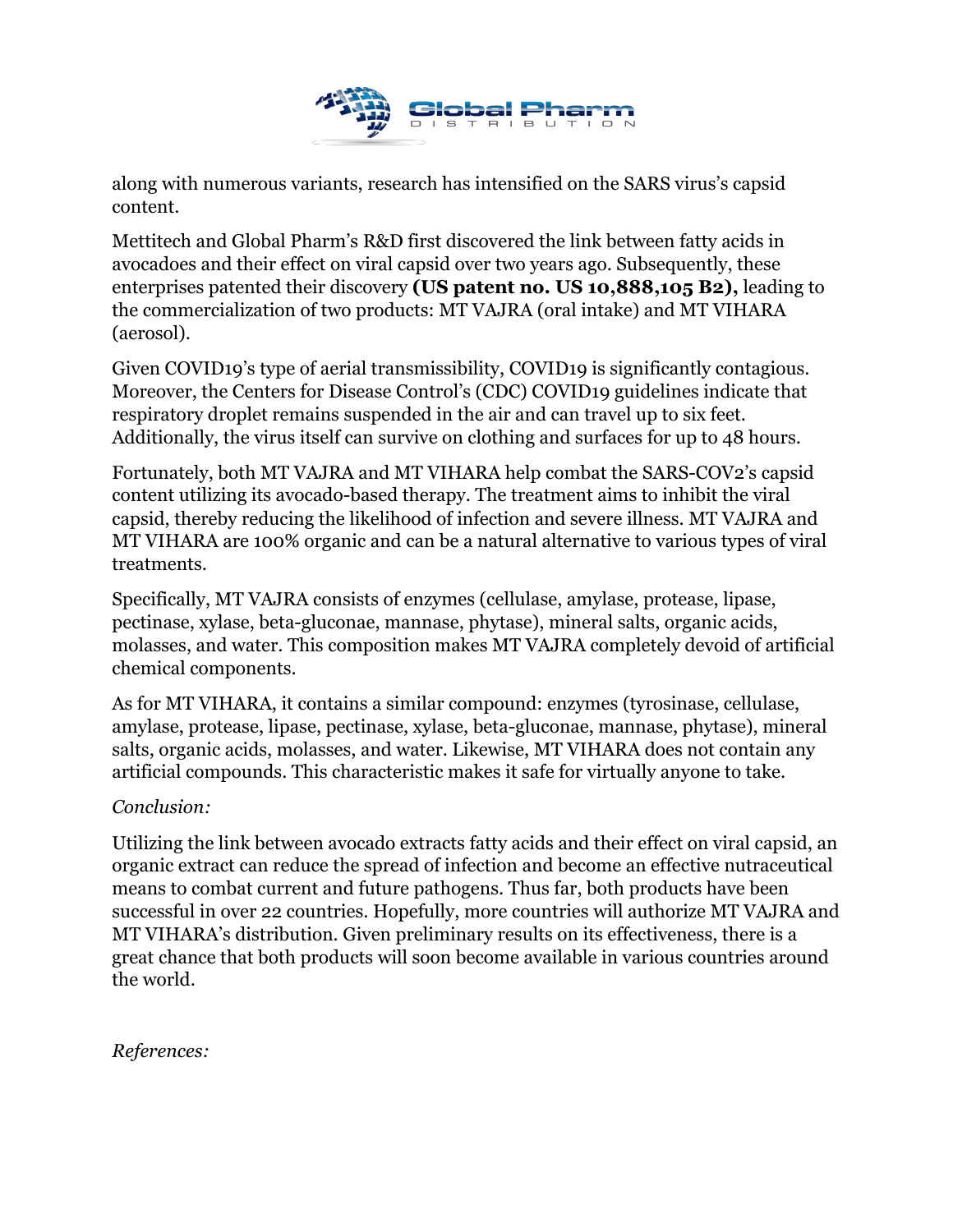

- Almendral JM.Subcell Biochem. 2013;68:307-28. doi: 10.1007/978-94-007- 6552-8\_10.PMID: 23737056 Review.
- Assembly, stability, and dynamics of virus capsids, Mauricio G Mateu. Arch Biochem Biophys 2013 Mar;531(1-2):65-79.
- Dokland T, McKenna R, Ilag LL, Bowman BR, Incardona NL, Fane BA, Rossmann MG.Nature. 1997 Sep 18;389(6648):308-13. doi: 10.1038/38537.PMID: 9305849
- Hendrix RW, Johnson JE.Adv Exp Med Biol. 2012;726:351-63. doi: 10.1007/978- 1-4614-0980-9\_15.PMID: 22297521 Review.
- McPherson A.Bioessays. 2005 Apr;27(4):447-58. doi: 10.1002/bies.20196.PMID: 15770675
- Newcomb WW, Homa FL, Thomsen DR, Booy FP, Trus BL, Steven AC, Spencer JV, Brown JC.J Mol Biol. 1996 Nov 1;263(3):432-46. doi: 10.1006/jmbi.1996.0587.PMID: 8918599
- Huang C, Wang Y, Li X, et al. Clinical features of patients infected with 2019 novel coronavirus in Wuhan, China. Lan- cet 2020;395:497-506.
- Zhou P, Yang X-L, Wang X-G, et al. A pneumonia outbreak associated with a new coronavirus of probable bat origin. Nature 2020;579:270-3.
- Zhu N, Zhang D, Wang W, et al. A novel coronavirus from patients with pneumonia in China, 2019. N Engl J Med 2020;382:727-33.
- Drosten C, Günther S, Preiser W, et al. Identification of a novel coronavirus in patients with severe acute respiratory syn- drome. N Engl J Med 2003;348:1967- 76. 5. Ksiazek TG, Erdman D, Goldsmith CS, et al. A novel coronavirus associated with severe acute respiratory syndrome. N Engl J Med 2003;348:1953-66.
- Zaki AM, van Boheemen S, Bestebroer TM, Osterhaus ADME, Fouchier RAM. Isolation of a novel coronavirus from a man with pneumonia in Saudi Arabia. N Engl J Med 2012;367:1814-20.
- Shu Y, McCauley J. GISAID: Global Initiative on Sharing All Influenza Data from vision to reality. Euro Surveill 2017;22(13).
- Coronavirus disease (COVID-19) pan- demic. Geneva: World Health Organization (https://www.who.int/emergencies/diseases/novel-coronavirus-2019).
- Coronavirus disease 2019 (COVID-19): situation report 74. Geneva: World Health Organization (https://www.who.int/ docs/defaultsource/coronaviruse/situation -reports/20200403-sitrep-74-covid-19-mp .pdf).
- Coronavirus disease 2019 (COVID-19): situation report 51. Geneva: World Health Organization (https://www.who.int/ docs/defaultsource/coronaviruse/situation -reports/20200311-sitrep-51-covid-19.pdf ). 11. Guan W, Ni Z, Hu Y, et al. Clinical characteristics of coronavirus disease 2019 in China. N Engl J Med 2020;382:1708-20. Onder G, Rezza G, Brusaferro S.
- Case-fatality rate and characteristics of patients dying in relation to COVID-19 in Italy. JAMA 2020 March 23 (Epub ahead of print).